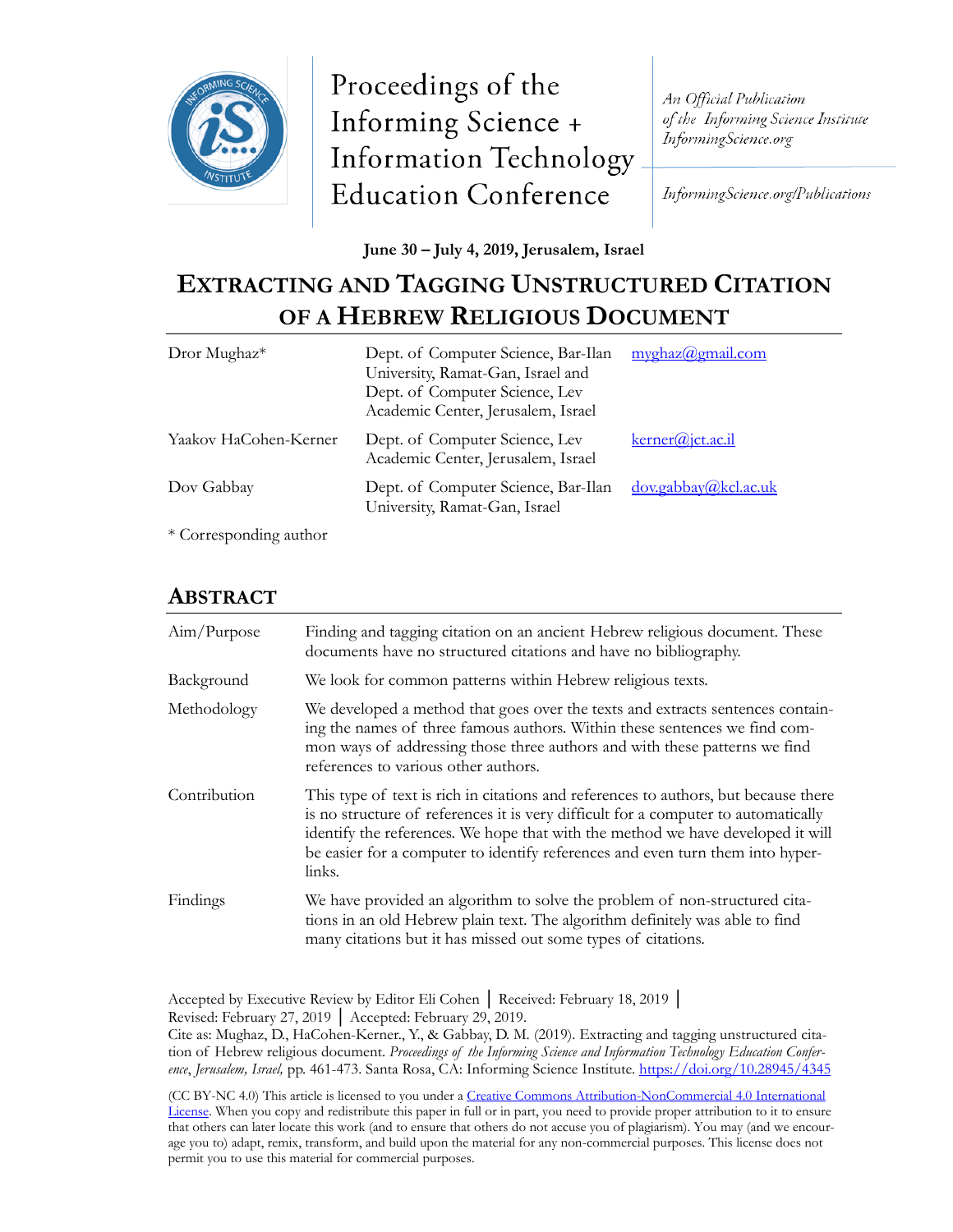| Impact on Society | When the computer recognizes references, it will be able to build (at least par-<br>tially) a bibliography that currently does not exist in such texts at all. Over time,<br>OCR scans more and more ancient texts. This method can make people's access<br>and understanding much. |
|-------------------|-------------------------------------------------------------------------------------------------------------------------------------------------------------------------------------------------------------------------------------------------------------------------------------|
| Future Research   | After we identify the references, we plan to automatically create a bibliography<br>for these texts and even transform those references into hyperlinks.                                                                                                                            |
| Keywords          | citations, text-mining, information extraction, Hebrew                                                                                                                                                                                                                              |

## **INTRODUCTION**

Extraction of citation and using them became very widespread. Citations have great potential to provide important information to researchers in various domains, such as academic, legal and religious. Currently, computerized corpora and search engines enable accurate extraction of citations; as a result, citation analysis is of prime importance.

The goal of this study is finding and tagging citations on an ancient Rabbinic Responsa (rabbinic scholars, also called poskim in Plural and posk in singular, that wrote answers in response to Jewish legal questions) documents. The majority of the studies on the subject of references conducted on the texts of scientific articles written in English. In scientific articles, there are defined and permanent references, typically with parentheses: citation with numbers (e.g., [1]), mixed symbols such as [Cohen 1998] (Harvard-style citations) or [Cohen98] or in footnotes, and at the end of each article, there is a bibliography. On the other hand, the Semitic languages and especially Rabbinic Responsa use citations differently than in academic documents.

Semitic languages are fairly dissimilar from Latin languages; thus, Hebrew and especially responsa documents will have different processing from the English language because: (1) texts written in Latin languages are written from left-to-right, while those written in Hebrew are written from right-toleft (Wintner, 2004); (2) there is no reference section in rabbinical texts as in academic papers; (3) Natural Language Processing (NLP) on combine texts of Hebrew, Aramaic and Yiddish, has barely been done to date (4) one sentence can contain words from three languages Hebrew Aramaic and Yiddish, which adds to the complex morphology of Semitic languages (e.g., words can exist with quite a few forms of prefixes "and when in ...", "and when ...", "and ...", "when ...", "in ..."). One of the results of this complex morphology is ambiguous words (HaCohen-Kerner, Kass & Peretz, 2010); (5) the rabbinic references are not dated (HaCohen-Kerner, Schweitzer & Mughaz, 2011). (6) in Rabbinic texts, which are written in Hebrew Aramaic and Yiddish, contain a lot of acronyms and abbreviations than in regular Hebrew text (HaCohen-Kerner, Kass & Peretz, 2004). HaCohen-Kerner et al. (2004) show that there are 40,000 abbreviations in Hebrew, compared to 17,000 in English. Research done in 2013 (HaCohen-Kerner, Kass & Peretz, 2013) exhibits that the disambiguation manually of an acronym is a lot of time-consuming process, and it is very hard task even for a professional. Because of these characteristics of the responsa files make it very difficult to identify references.

### RELATED WORKS

There have been various researches on citations in information retrieval (IR). However, none of them was in Hebrew or in rabbinic literature.

Garfield (1965) was the first to cope with the issue of automatic extraction, analysis and indexes production of citation, from scientific documents. He finds that citation can be used to discover emerging fields of science, analyze research trends, and to know the reputation of an article. Garfield also lists multiple reasons for citations.

Bergmark (2000) examine the issue of automatically reference linking online scholarly documents and introduce few algorithms for extracting metadata from online documents and linking full-text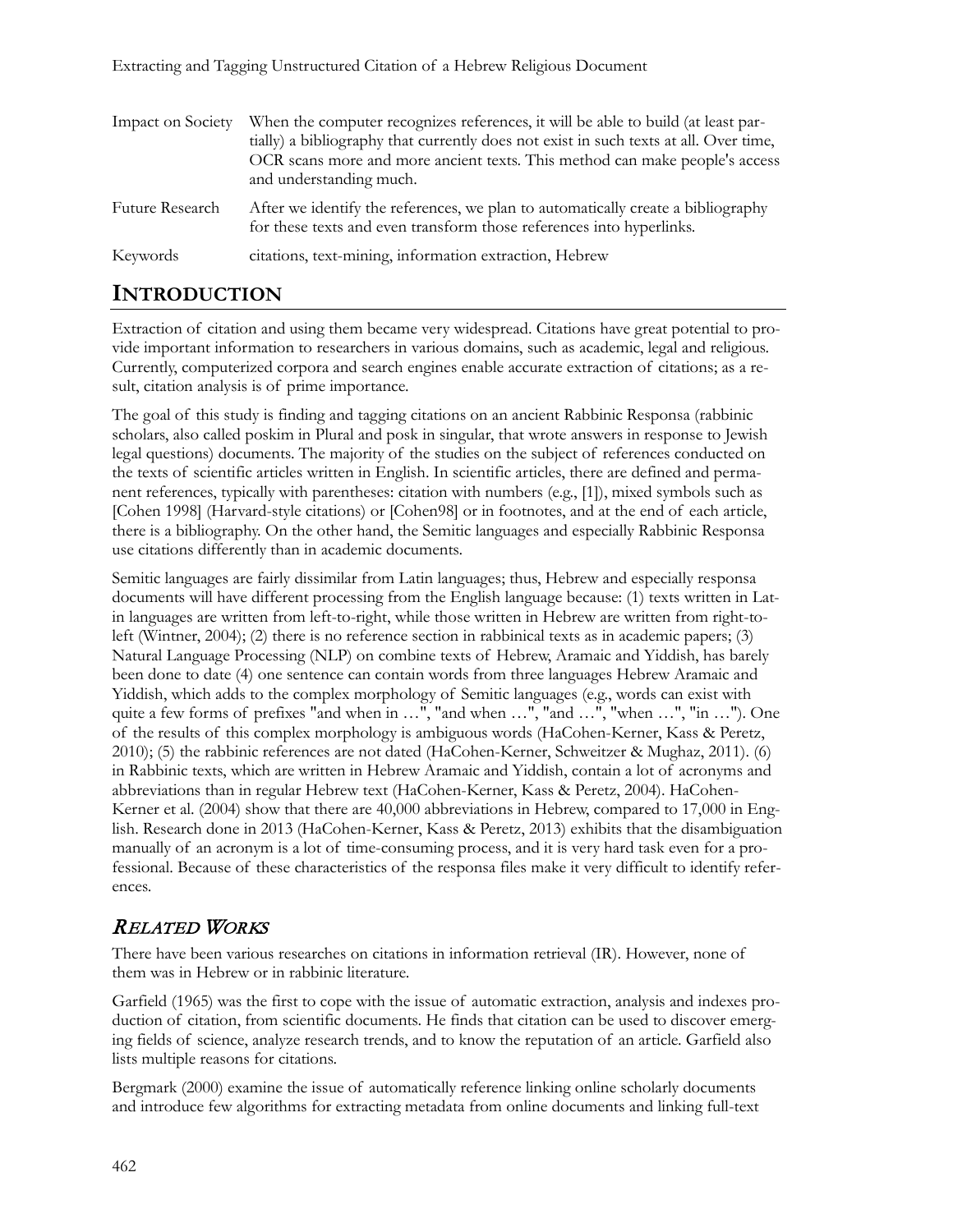documents together. She examined 66 papers and reported on average automatic extraction of online references of 83.1%.

Berkowitz and Elkhadiri (2004) developed a system that download, classify and index documents from the internet. Their system is also able to pull out titles from these documents and the names of the authors. They reported recall of 25.96% for accurate extraction of author names. Giuffrida, Shek and Yang (2000) used a knowledge-based system to extract meta-information from a set of 100 PostScript files of a computer science articles. They reported accuracy of 87% for extraction of author names. Seymore, McCallum and Rosenfeld (1999) used hidden Markov models for a similar task, reporting accuracy of 93.2% for author name extraction from a limited corpus of computer science articles.

In the last fifteen years developments (e.g., search engines and computerized datasets) allow big scale and very good citations extraction. Thus, the interest in citation analysis increased. The availability of text corpora and the new abilities of search engines provides good source of data for analyzing citation. Tan, Kan, and Lee (2006) present an approach to author disambiguation for the results of web searches. Teufel, Siddharthan, and Tidhar (2006) extracted citations and their context and used it for citations classification to their citation function (the reason for citing a given paper).

Some study has been done about retrieval performance achieved using paper terms. Bradshaw (2003) uses tokens from a fixed window around citations. Dunlop and van Rijsbergen (1993) use the abstracts of citing papers. Ritchie, Teufel, and Robertson (2008) show that document indexing based on combinations of expressions used by citing documents and expressions from the article itself give better retrieval performance than indexing only by document terms. Ritchie, Robertson, and Teufel (2008) examine how to select text from around the citations for extract good index terms for improve retrieval effectiveness.

Liebeskind (2009) used the taxonomy of text categorization via using the dice coefficient. Liebeskind extended every category using the top-k co-occurring word that got the top dice score. For all of the enlarged categories, they built a vector and computed the cosine similarity between it and the documents` vector. In a later work, Liebeskind, Dagan, and Schler (2012, 2016, 2018) built the thesaurus to an olden Hebrew-Aramaic language to help people which use Modern Hebrew to find information in this olden language. They developed an algorithm for building a dictionary for the thesaurus in morphologically-rich languages.

Mughaz, Fuchs, and Bouhnik (2018) classify short Hebrew texts according to their opinion. The corpus they used consists of short product reviews which were parsed into individual sentences. They applied the SVM algorithm on a combination of both unigrams and bigrams. Then they applied feature selection according to weights of the features by removing the features ranked less than 0.1 . They tested the pruned features on SVM with a linear kernel and Bayesian Logistic Regression which yield 92.6% and 92.4%, respectively.

Another works that are related to document classification and address the challenges of Hebrew involve the classification of Hebrew-Aramaic documents according to style (Koppel, Mughaz, & Akiva, 2006; Mughaz, 2003); authorship verification, including forgers and pseudonyms (Koppel, Mughaz, & Akiva, 2003; Koppel, Schler, & Mughaz, 2004); and classification of texts according to their ethnic origin and their historical period (HaCohen-Kerner, Beck, Yehudai & Mughaz, 2006, 2008; HaCohen-Kerner, Mughaz, Beck & Yehudai, 2010; HaCohen-Kerner, Beck, Yehudai, Rosenstein & Mughaz, 2010).

HaCohen-Kerner et al. (2011) used six machine learning techniques for identifying citations. To achieve this goal they used four feature types, n-gram, stop word-based, quantitative and orthographic, and tested them separately and together. The best results were by combination of the four feature sets. Their study recognized if a sentence included a citation, but, they did not recognize the citation itself.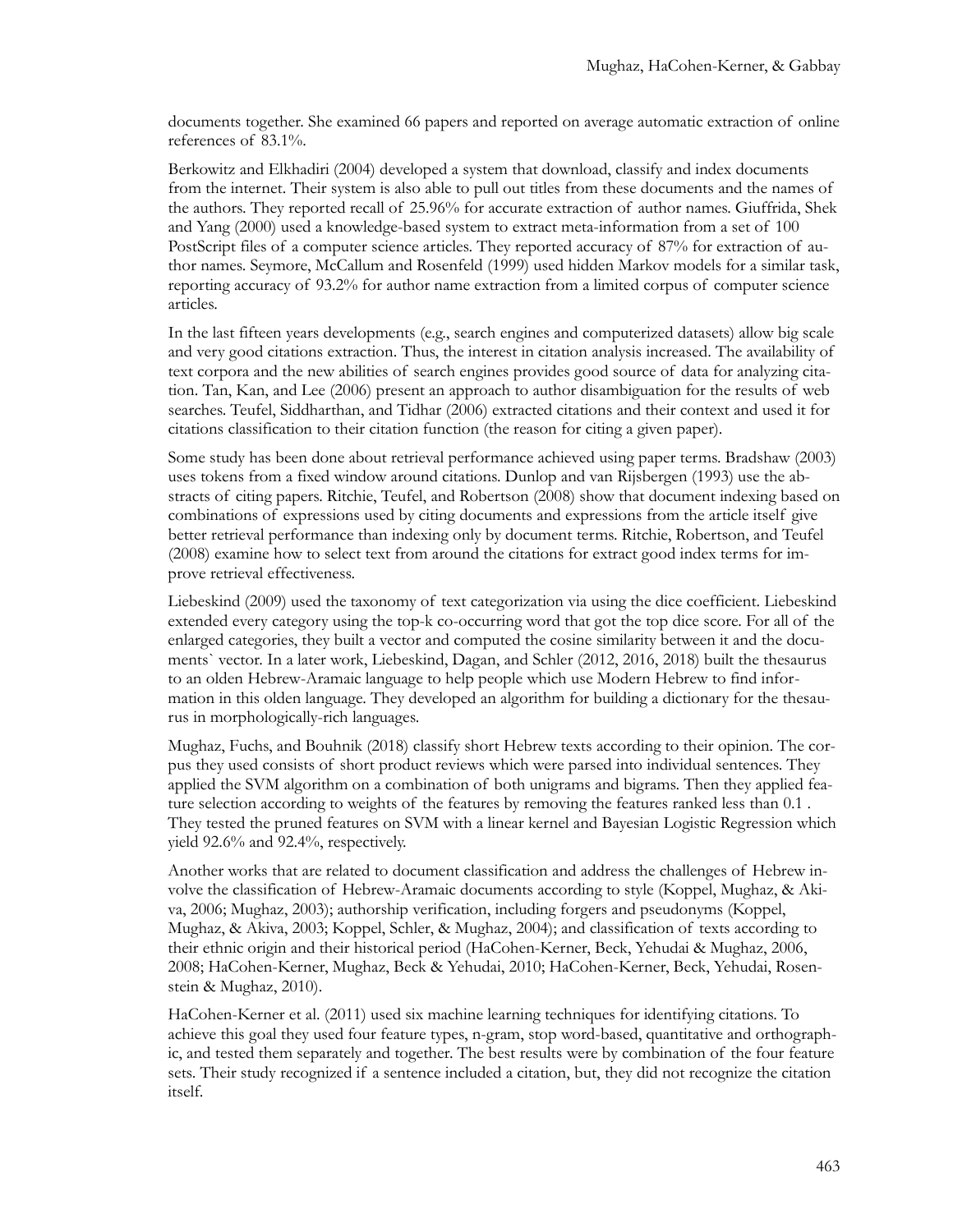Mughaz, HaCohen-Kerner, and Gabbay (2015) extracted time related key-phrases from rabbinical texts. They found that many of the sentences that hold time-related key-phrases are usually contain also rabbinic names. They applied and presented semi-automatic method that boosts the extraction of time-related key-phrases. In their works, Mughaz, HaCohen-Kerner, and Gabbay (2010, 2014, 2017, 2019) improved the previous method and used time-related phrases and references in order to date texts. The dating they suggested could help identify ancient anonymous texts and even help identify edited texts.

We are not aware of any other work on this subject in modern Hebrew let alone ancient Hebrew.

## **FINDING THE CITATION**

As mentioned earlier, the majority of the studies on the subject of references conducted on the texts of scientific articles written in English. In scientific articles, there are defined and permanent references, and at the end of each article, there is a bibliography. On the other hand, in the texts of responsa there is no defined structure for references, and, more so, there is no bibliography. These two characteristics of the responsa files make it very difficult to identify references.

## MARKING REFERENCES BY USING <sup>E</sup>XTRACTED TEMPLATES (BY SEARCHING FOR THREE IMPORTANT AUTHORS)

In order to deal with the problem of no defined reference structure, we decided to look for a set of templates.

### **The general algorithm**

- 1) Search for sentences with names of important *poskim*.
- 2) Extract common patterns of citations.
- 3) Collect names/nicknames/acronyms/abbreviations/book-names of *poskim* (manually).
- 4) Replace the common patterns of citations with a unique string (for every *posek*) in order to evaluate the results.

### **Stage 1 of the algorithm:**

In order to find patterns of references, we searched the Responsa Project at Bar-Illan University (n.d.) for the names of three important poskim: Rashi, the Rambam and Rabbi Yosef Karo. From the search results of the Responsa Project, we extracted sentences containing the names of these three halachic authorities.

### **Stage 2 of the algorithm:**

From the sentences of stage 1, we extracted 22 different common patterns of references to a posek.

In table 1, what appears in Bold-italic is the name of the author, and what appears in the bold is the name of the book. In the column containing the template, we marked  $\gamma \gamma$  as the author's name and **zzz** as the name of the book.

Table 1 shows examples of the patterns addressing Rashi (an 11th-century posek). The first 22 patterns are divided as follow, (1) 12 patterns with the name of the posek and the name of the book, (2) 9 templates with the name of the book only, and (3) one pattern with the name of the posek only (Table 1 lines 1-22). Table 1 lines 23-27 shows a different writing of Rashi's name, and line 28 shows another book that Rashi wrote.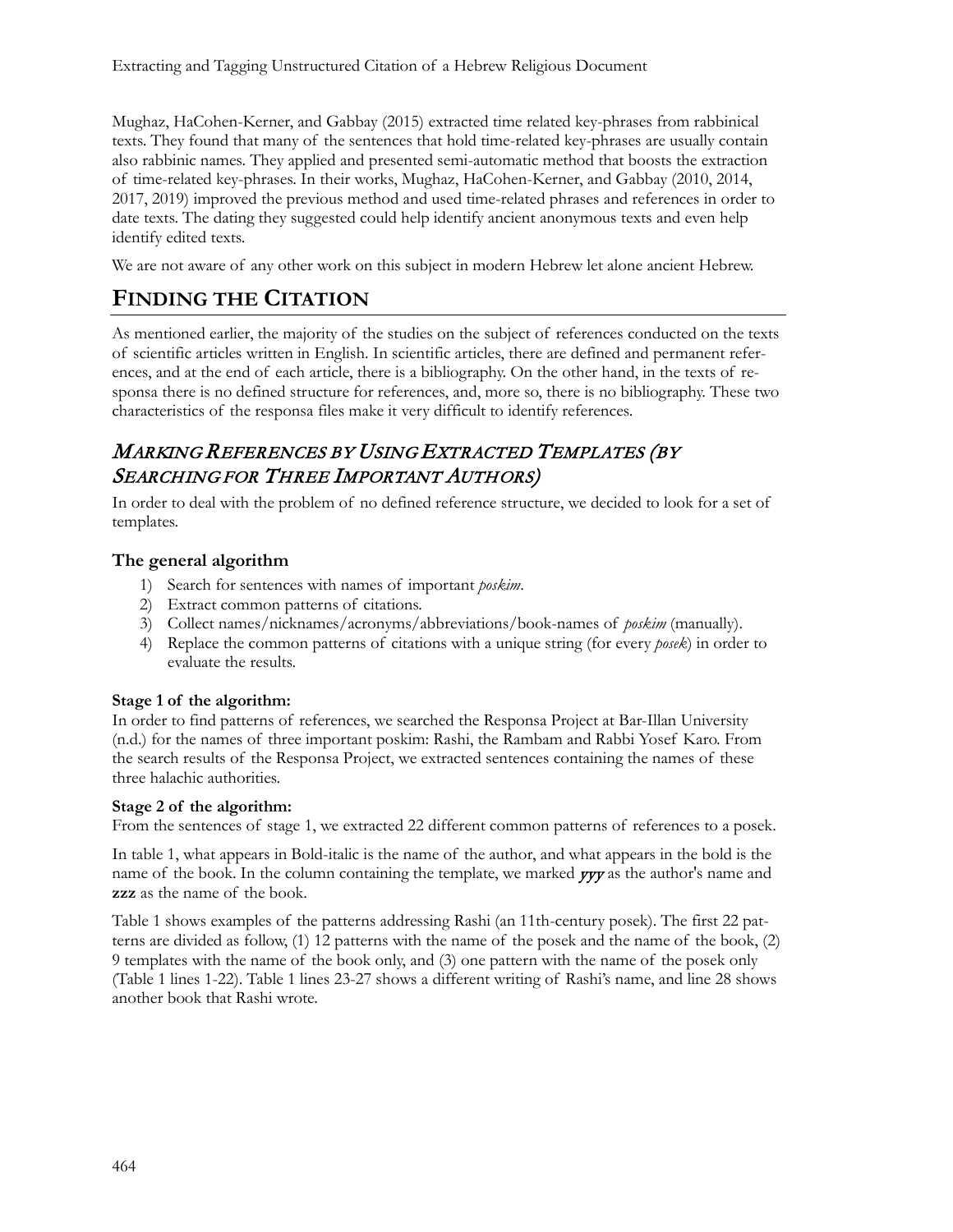| #              | Template                      | <b>Example in Hebrew</b>         | Translation of the Hebrew example                           |
|----------------|-------------------------------|----------------------------------|-------------------------------------------------------------|
| 1              | $zzz$ ז"ל בספר ה- $yyy$       | רש"י ז"ל בספר הפרדס              | Rashi of blessed memory in the Pardes<br>book               |
| $\overline{2}$ | שם $yyy$ שכתב בספר<br>$zzz-7$ | שם רש"י שכתב בספר<br>הפרדס       | In the name of <b>Rashi</b> who wrote in the<br>Pardes book |
| 3              | בספר ה-zzz השלם ל-<br>ууу     | בספר ה <b>פרדס</b> השלם<br>לרש"י | In the complete Pardes book of Rashi                        |
| 3              | ב-yyy בספר ה-zzz              | ברש"י בספר הפרדס                 | In Rashi in the Pardes book                                 |
| 4              | שם ה-yyy בה-zzz               | שם הרש"י בהפרדס                  | In the name of <b>Rashi</b> in the <b>Pardes</b>            |
| 5              | שו"ת ה-zzz ל- <i>yyy</i>      | שו"ת הפרדס לרש"י                 | The Pardes responsa of Rashi                                |
| 6              | מ"ש yyy בה-zzz                | מ"ש רש"י בהפרדס                  | Which wrote Rashi in the Pardes                             |
| 7              | $zzz$ -7 בספר ה               | יש"י בספר הפרדס                  | Rashi in the Pardes book                                    |
| 8              | ספר ה-zzz ל-yyy               | ספר הפרדס לרש"י                  | The Pardes book of Rashi                                    |
| 9              | ס' ה-zzz ל- <i>yyy</i>        | ס' הפרדס לרש"י                   | The Pardes b' of Rashi                                      |
| 10             | בעל ה-zzz $\mathbf{r}$        | רש"י בעל הפרדס                   | Rashi the possessor of the Pardes                           |
| 11             | zzz-ת בה                      | רש"י בהפרדס                      | Rashi in the Pardes                                         |
| 12             | ספר zzz הגדול ל-yyy           | ספר פרדס הגדול לרש"י             | The great Pardes book of Rashi                              |
| 13             | שם ספר ה-zzz                  | שם ספר הפרדס                     | In the name of the <b>Pardes</b> book                       |
| 14             | שם ס' $\overline{a}$ ר-שם     | שם ס' הפרדס                      | In the name of the Pardes b'                                |
| 15             | ספר zzz הגדול                 | ספר <b>פרדס</b> הגדול            | The great <b>Pardes</b> book                                |
| 16             | zzz הגדול                     | פרדס הגדול                       | The great Pardes                                            |
| 17             | ספר ה-zzz                     | ספר הפרדס                        | The Pardes book                                             |
| 18             | $zzz$ -ת ה- $z$               | שו"ת הפרדס                       | The Pardes responsa                                         |
| 19             | בעל ה-zzz                     | בעל הפרדס                        | The possessor of the Pardes                                 |
| 20             | $zzz$ -ת-                     | בשם הפרדס                        | In the name of the Pardes                                   |
| 21             | $zzz$ ה-                      | ס' הפרדס                         | The Pardes b'                                               |
| 22             | $yyy$ בשם                     | בשם רש"י                         | In the name of Rashi                                        |
| 23             | yyy (the usual name)          |                                  | $\vert$ , $''$ יש $\vert$ Rashi                             |
| 24             | $\gamma \gamma$ (name1)       | שלמה יצחקי                       | Shlomo Yitzhaki                                             |
| 25             | $\gamma \gamma$ (name2)       | שלמה בן רבי יצחקי                | Shlomo son of Rabbi Yitzhaki                                |
| 26             | $\gamma \gamma$ (name3)       | שלמה ב"ר יצחקי                   | Shlomo (acronym) son of Rabbi Yitzhaki                      |
| 27             | $\gamma \gamma$ (name3)       | שלמה בן יצחקי                    | Shlomo son of Yitzhaki                                      |
| 28             | zzz (another book)            | ספר האורה                        | The Orah book                                               |

**Table 1: examples and templates with translation of references patterns**

A very common way of relating to rabbinic texts is to refer to the name of the book without reference to the author at all, i.e., the name of the book is the author's "name." A very prominent example is the reference to the "Shulchan Aruch." The "Shulchan Aruch" is the main halakhic book that was accepted by almost all Jews nowadays. The author of the "Shulchan Aruch" is Rabbi Yosef Karo, and many times when an author wishes to relate to Rabbi Yosef Karo, he merely writes "the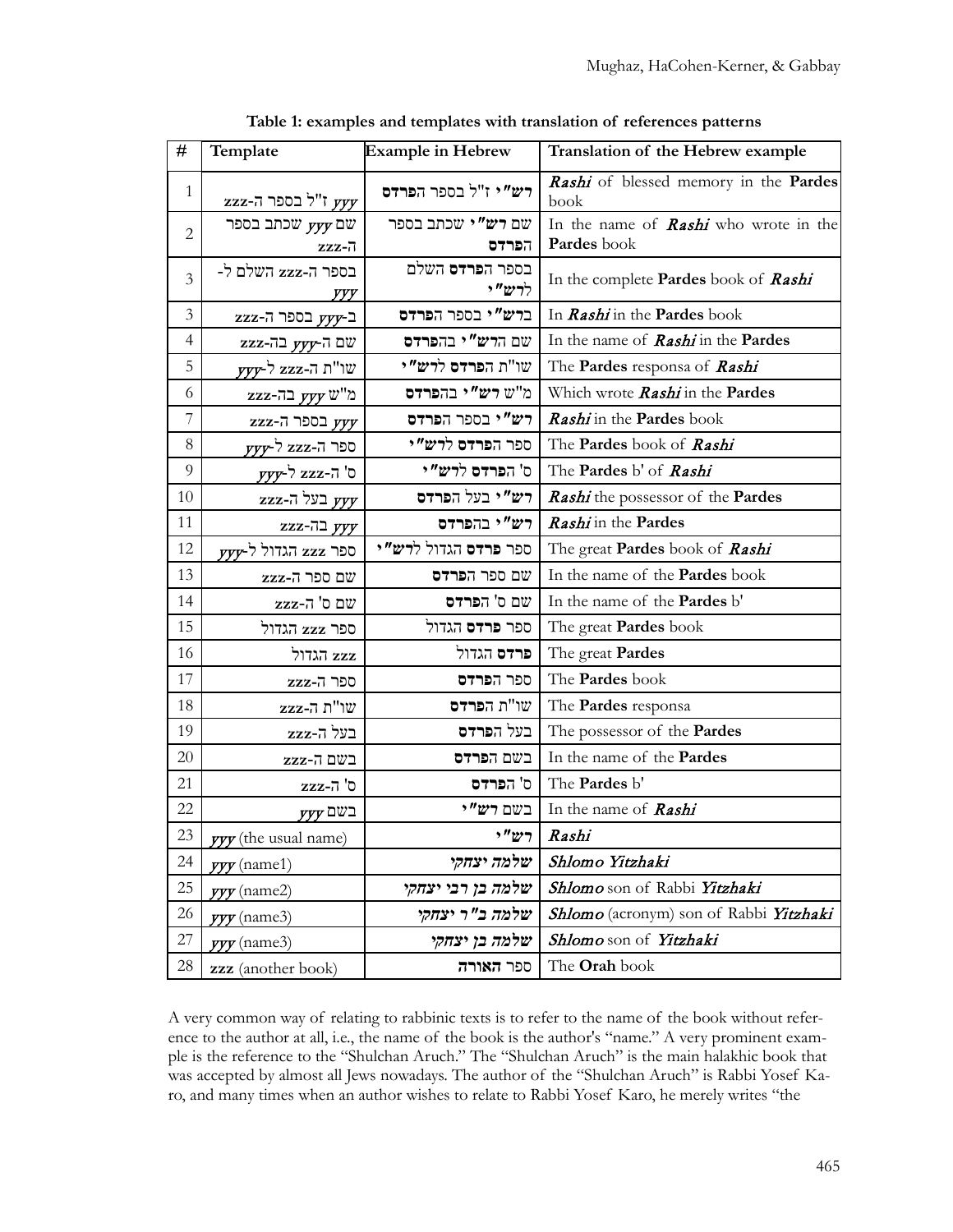Shulchan Aruch" or "the master of the Shulchan Aruch" and everyone knows that Rabbi Yosef Karo is being referred to.

### **Stage 3 of the algorithm:**

We manually collected 339 different authors with different forms of writing of their names (e.g., "Rabbi Yosef Karo" and "R' Yosef Karo"). For each author, we collected the books he composed, with the various forms of writing of the books' names (e.g., one book by Rabbi Yosef Karo with two different forms of writing, "Shulchan Aruch" = "שולחן ערוך" and "Shu"a" = "שו"ע"; an example of another book by Rabbi Yosef Karo is "Kesef Mishnah").

### **Stage 4 of the algorithm:**

Above, we noted that a posek could write several different books, and could be referred to by different names or variations of his name. Each posek's citation pattern can be expanded to many other citation patterns by replacing the name of the author or his book by each one of his other names (e.g., different spellings, full names, short names, surnames, family names and nicknames with/without title), acronyms, and abbreviations. In order to do this, we took all the templates that appear in table 1 in rows 1 - 22; each yyy was replaced by a different form of the author name, and each zzz was replaced by a different form of the name of the book. For example, the book Shulchan Aruch can be written in two different forms (1) Shulchan Aruch, and (2) the acronym Shu"a. When mentioning the name of the author of the Shulchan Aruch, Rabbi Yosef Karo, his name can be written in two different ways: (1) Rabbi Yosef Karo, (2) R' Yosef Karo. In this example, we see that there are two different types of writing of the book's name and two different forms of author/Posek writing. In this example, we conclude that one pattern generates four different strings. See table 2.

Note that since there is no defined structure for references to rabbis, there are certainly references that we missed.

| Table 2: Example of two different name writing of the same author and two different book- |                                                |  |
|-------------------------------------------------------------------------------------------|------------------------------------------------|--|
|                                                                                           | name writing of the same book for one template |  |

| Template  | String in Hebrew that asso-<br>ciate with the template | Translation of the Hebrew strings                 |  |
|-----------|--------------------------------------------------------|---------------------------------------------------|--|
|           | ספר השולחן ערוך ל <i>רבי יוסף</i>                      | The shulhan a'aruch book of Rabbi Yosef           |  |
|           | קארו                                                   | Karo                                              |  |
| -zzzספר ה | ספר ה <b>שו"ע</b> לרבי יוסף קארו                       | The shu"a'a (acronym) book of Rabbi<br>Yosef Karo |  |
| $-7$ yyy  | ספר ה <b>שולחן ערוך</b> לל י <i>וסף קארו</i>           | The shulhan a'aruch book of R' Yosef Karo         |  |
|           | ספר ה <b>שו"ע</b> לל יוסף קארו                         | The shu"a'a (acronym) book of R' Yosef<br>Karo    |  |

Processing the templates in Table 1, with all 339 authors, including the different forms of the author's names, and the names of the books, including the different forms of the book names, gave us 25,970 different strings representing references to different authors and books.

In order to evaluate the results easily and also to know whether we have covered the entire reference we did the following: For each author, and all the books he wrote, we created a unique string that does not appear at all in our data set. In order to create a unique string for each posek, we used strings with a linguistic error (which does not exist in the data set) that can be found by regular expression easily. See the partial representative example in Table 3; each of the unique strings begins with the letter `ף' (which linguistically appears only at the end of a word) and also ends with the letter  $\infty$ ) (even when there is no linguistic need).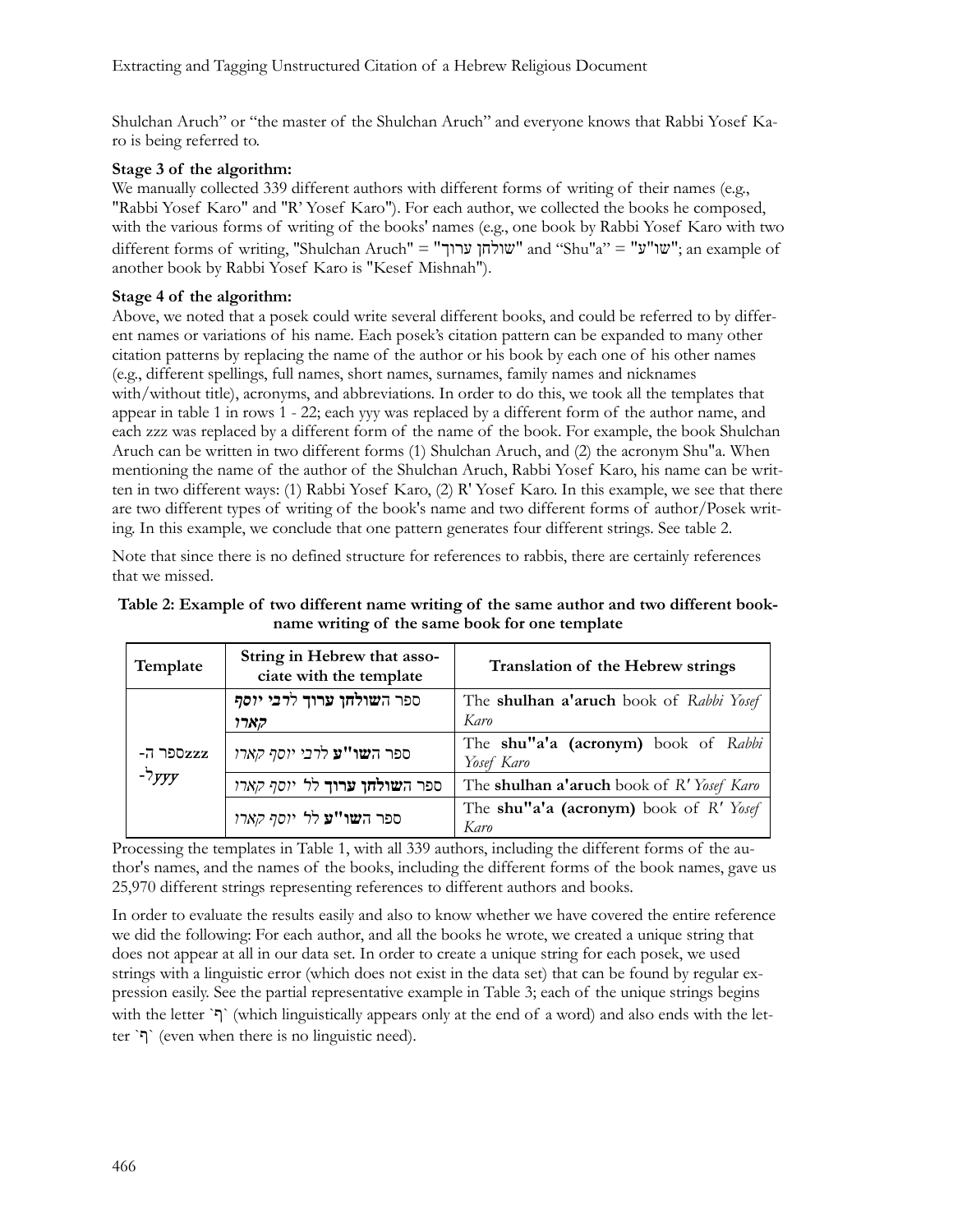| #              | Translation of the Hebrew example                                         | <b>Example in Hebrew</b>                           | Unique<br>string |
|----------------|---------------------------------------------------------------------------|----------------------------------------------------|------------------|
| $\mathbf{1}$   | In the name of Rabbi Ovadya Yosef<br>who wrote in the Hazon Ovadya book   | שם <i>הרב עובדיה יוסף</i> שכתב<br>בספר חזון עובדיה | ףעובדיוסףף       |
| $\overline{c}$ | In the complete Hazon Ovadya book of<br>Rabbi Ovadya Yosef                | בספר <b>חזון עובדיה</b> השלם<br>להרב עובדיה יוסף   | ףעובדיוסףף       |
| 3              |                                                                           |                                                    |                  |
| $\overline{4}$ | Rabbi Ovadya Yosef the possessor of<br>the Hazon Ovadya                   | <i>הרב עובדיה יוסף</i> בעל חזון<br>עובדיה          | ףעובדיוסףף       |
| 5              | Rabbi Ovadya Yosefin the Hazon<br>Ovadya                                  | <i>הרב עובדיה יוסף</i> בחזון<br>עובדיה             | ףעובדיוסףף       |
| 6              | $\ddotsc$                                                                 | $\cdots$                                           |                  |
| 7              | The Hazon Ovadya b'                                                       | ס' חזון עובדיה                                     | ףעובדיוסףף       |
| 8              |                                                                           |                                                    |                  |
| 9              | In the name of Rabbi Ovadya Yosef<br>who wrote in the Taharat Habait book | שם <i>הרב עובדיה יוסף</i> ב <b>טהרת</b><br>הבית    | ףעובדיוסףף       |
| 10             | Which wrote Rabbi Ovadya Yosefin the<br>Taharat Habait                    | מ"ש <i>הרב עובדיה יוסף</i> ב <b>טהרת</b><br>הבית   | ףעובדיוסףף       |
| 11             | $\ddotsc$                                                                 |                                                    |                  |
| 12             | In the complete Taharat Habait book<br>of the genius Rabbi Ovadya Yosef   | בספר <b>טהרת הבית</b> השלם<br>לגרע"י               | ףעובדיוסףף       |
| 13             | $\sim$                                                                    |                                                    |                  |
| 14             | The Taharat Habait book                                                   | ספר <b>טהרת הבית</b>                               | ףעובדיוסףף       |
| 15             |                                                                           |                                                    |                  |
| 16             | In the name of <b>Rambam</b> who wrote in<br>the Yad Hhazakah book        | שם <i>רמב"ם</i> שכתב בספר <del>היד</del><br>החוקה  | ףרמבמיף          |
| 17             | In the complete Yad Hhazakah book of<br>the Rambam                        | בספר <b>היד החזקה</b> השלם<br>לרמב"ם               | ףרמבמיף          |
| 18             | Which wrote Rambam in the Yad Hha-<br>zakah                               | מ"ש ה <b>רמב" <i>ם</i></b> ביד החזקה               | ףרמבמיף          |
| 19             | $\ddotsc$                                                                 | $\ddotsc$                                          |                  |
| 20             | The possessor of the Yad Hhazakah                                         | בעל <b>היד החזקה</b>                               | ףרמבמיף          |
| 21             | In the name of the Yad Hhazakah                                           | שם היד החזקה                                       | ףרמבמיף          |
| 22             |                                                                           | $\cdots$                                           | $\cdots$         |
| 23             | Rambam in the Mishne Torah book                                           | <i>רמב"ם</i> בספר משנה תורה                        | ףרמבמיף          |
| 24             | Rambam the possessor of the Mishne<br>Torah                               | ר <i>מב"ם</i> בעל המשנה תורה                       | ףרמבמיף          |
| 25             | $\cdots$                                                                  | $\cdots$                                           | $\cdots$         |
| 26             | the possessor of the Mishne Torah                                         | בעל המשנה תורה                                     | ףרמבמיף          |
| 27             | Mishne Torah book                                                         | ספר משנה תורה                                      | ףרמבמיף          |

**Table 3: Partial example of two (of 339) different authors with the unique string**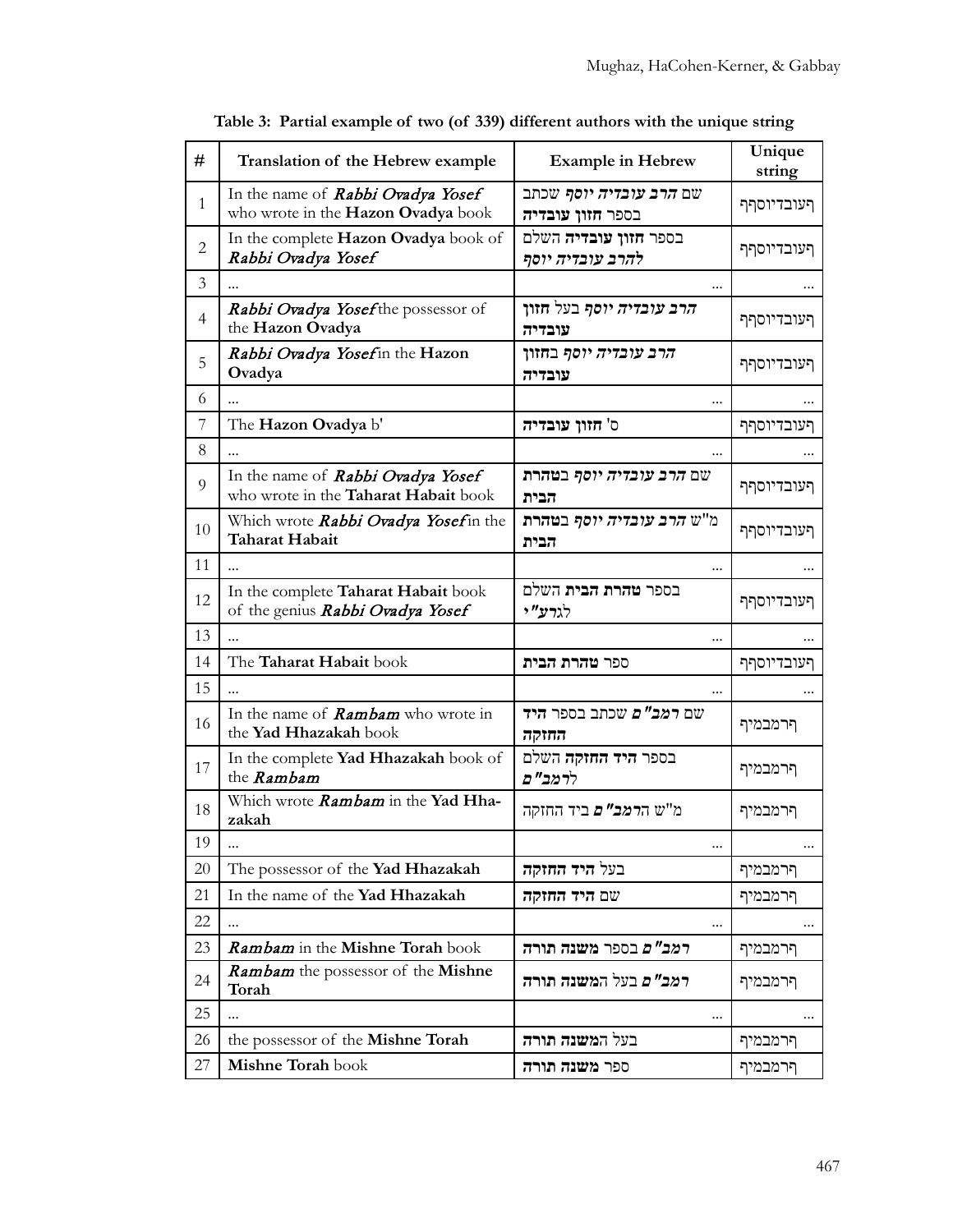Table 3 contains examples of references to two authors, the Rambam (a 12th century posek) and Rabbi Ovadia Yosef (a 20th century posek). The Rambam wrote a book called "the Yad Hahazakah," also known as "the Mishne Torah" (different references to the same book). Rabbi Ovadia Yosef wrote a book called "Hazon Ovadia" and another book called "Taharat HaBayit." All the references to the Rambam`s various books or his name were combined into a unique string representing the Rambam, and all the references to Rabbi Ovadia Yosef's various books or his name were combined into a unique string representing him as explained earlier. We ran a program on all the files of all our authors that replaced all the references to a particular book or author with a unique string representing that same author.

## **DATA SET AND RESULTS**

The texts of the studied corpus were downloaded from Bar-Ilan University's Responsa Project. The studied corpus holds 15,495 responsa written by 24 poskim, each responsa author has 643 files on average (see Appendix). The overall number of characters in the entire corpus is 127,683,860 chars, and the average count of chars for per file is 8,240 chars. These writers lived over a period of 229 years (1786–2015). These files contain citations; each citations pattern can be written in various other specific citations forms (HaCohen-Kerner et al., 2011).

Citations identification was done by comparing every word to a list of 339 known poskim and many of their books, as explained before. This list of 25,801 specific citations refers to the abbreviations, nicknames and names of these authors and their books. Basic references were gathered (table 1) and all other references were composed according to them.

**Table 4. Details about the Citation in the data set**

| total citations | Average Citation per author |  |  |
|-----------------|-----------------------------|--|--|
| 404116          | 16838.2                     |  |  |

Table 4 contains the number of references that our system has identified. The identified citations that were marked/substitute are the names/abbreviations/acronyms /book-names of a posekim and the number of it them very large.

## **PRACTICAL IMPLICATIONS**

Search engines can refer to references/citations appearing in a plain text as hyperlink. The problem with such references/citations in a plain text is that they are not structured in such a way that it is easy for a computer to convert them to hyperlinks. The meaning of search engines' addressing of certain parts of plain text as hyperlink is significant. The search engines can use these hyperlinks to build a graph that links between different web-sites or document and use it as additional parameter in their results. If the search engines will construct the graph to be directed graph, the graph can also get a partial meaning of the chronological order of which site/document appeared earlier. In the same line of thought it is possible to assess the time frame in which unknown texts were written or to estimate when certain authors lived. In addition, search engines will be able to use citations to know which site or document is important and influential by the amount of citations it got, in terms of fan-in graphs.

These unique plain text parts, i.e., references and citations, can give a different perspective on web content. Thus, extraction of unstructured citation is important and challenging task and it is the first step toward convert citations to hyperlinks.

## **LIMITATIONS AND ERROR ANALYSIS**

One problem with this method is the manual search element. To find the patterns appearing in Table 1 in all the texts, we need all the names of all authors. However, each author has many different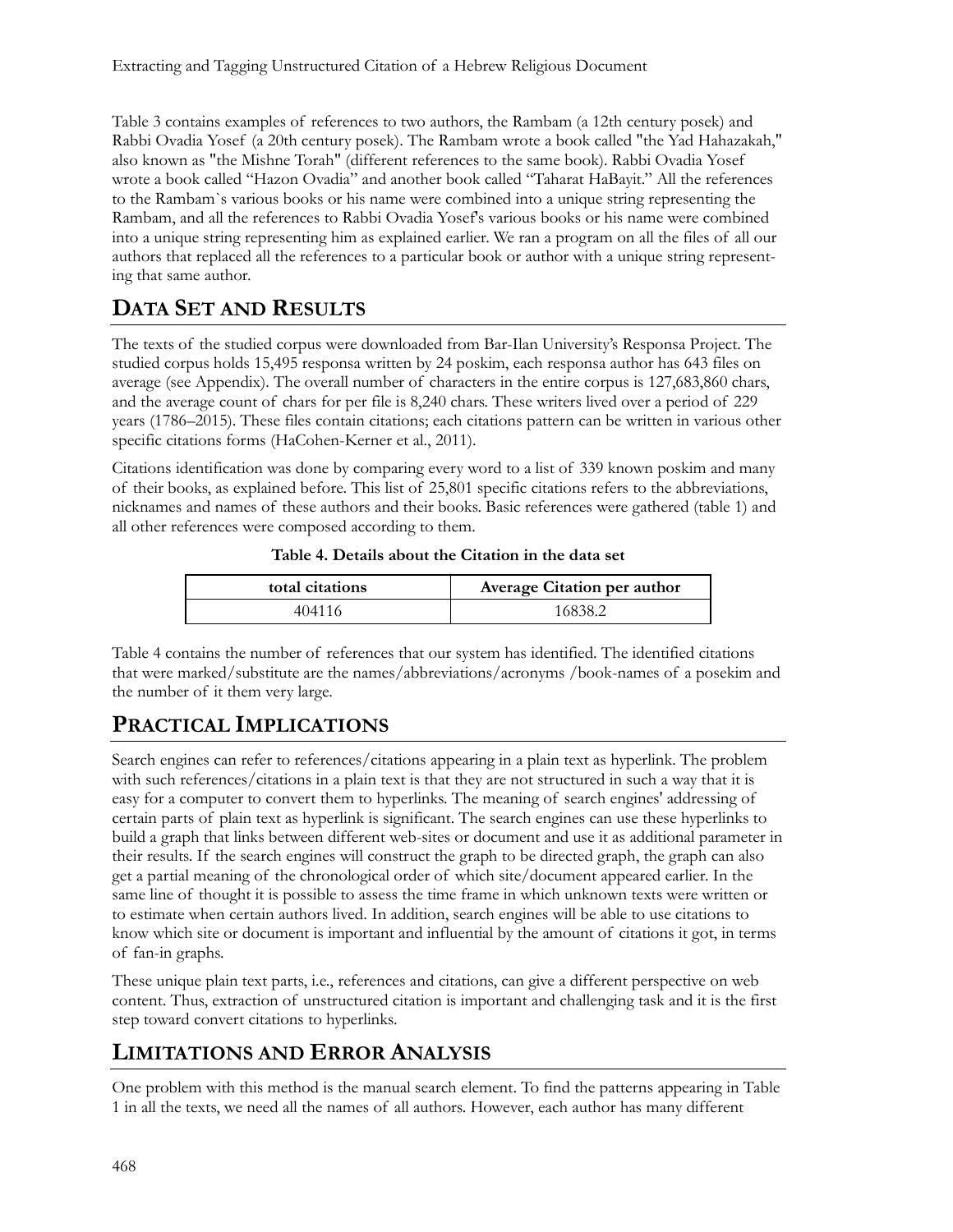"names", that is, his full name, the acronym of his name, referring to him through the name or the names of the books he wrote, etc. For example see Table 2. Therefore, we must manually search for the different ways the same author is referred to. An automatic system cannot know, for example, that the Rambam is sometimes referred to as "the Great Eagle" or that the "Ben Ish Chai" is Rabbi Yosef Chaim of Baghdad.

The second problem is that there are authors that do not appear on our 339 list of writers. Because we rely on a list of authors, a non-listed author will not be recognized by the system as a citation.

The third problem is that there are cases where we failed to discover the entire reference. These situations happen with citations that contain indexes for sections within a certain part of a particular book, examples below:

The bold are marked references and the italicized are parts of the unmarked references. (In these examples, we can see the length and the complexity of a citation in this kind of text.)

**(1) שו"ת ב"ח החדשות סימן מז**

... לא משמע הכי בדברי **הרמב"ם** *פ*"*א מהל*' *ת*"*ת* דאע"פ שכת' כשם שחייב אדם ללמוד את בנו ...

### **(1) Responsa the New B"h (Bait Hadash) chapter 47**

… this is not the meaning the words of the **Ramba"m** (acronym: Rabbi Moshe ben Maimon) *C"A of Hil` T"T* (acronym and abbreviation: *chapter A of the halachot* (religious laws) *Talmud Torah*) even though he wrote as a man must teach his son …

#### **(2) שו"ת חתם סופר חלק א (אורח חיים) סימן צ**

... ומכ"ש לפמ"ש **הרמב"ם** *פי*"*א מה*' *שבת הלכה י*"*ב* עפ"י דרך של ה"ה שם ...

**(2) Responsa Chatam Sofer Part 1 (Orach Chaim) chapter 90**

… all the more so according to what the **Ramba"m** (acronym: Rabbi Moshe ben Maimon) *c11 of Hil` shabat halacha 12* (acronym and abbreviation: *chapter 11 of Hilchot shabat halacha 12*) according to the Maggid Rabbi there …

#### **(3) שו"ת בית יצחק אבן העזר ב סימן צב**

... א"כ לפמ"ש **הטו"ז** *בח*"*מ סי*' *ל*"*ד* דשכר טירחות ההליכ' רשאין ליקח ...

#### **(3) Responsa Beit Itzhak Even HaEzer Part 2 chapter 92**

… if so according to what **Tu"Z** in *H"M cha` 34* (acronym and abbreviation: Turi Zahav in *Choshen Mishpat chapter 34*) wrote that they are entitled to take the walking fee …

### **CONCLUSIONS**

In this study, we presented the problem of non-structured citations in a plain text. We explained the important potential of such citations to search engines, to date texts and writers, and to identify of edited texts. We explained how search engines can improve using these citations. In the context of the Hebrew language we have shown that this problem is much greater in Hebrew texts in general, and especially in rabbinical texts. We have provided an algorithm to solve the problem. The algorithm has indeed been able to find many references but there is still much to be done in the field. The current state is far from an accepted solution. We need to strive for more complete and accurate solution of the non-structured citations tagging.

Because of the structure of the rabbinic texts and the way of the references in them, we can use expressions of respect and affection as another clue to refine the citations tagging and reduce the errors of marking them. More than that, we plan to overcome the problem of indexes in the citations of rabbinical texts by using deep learning techniques.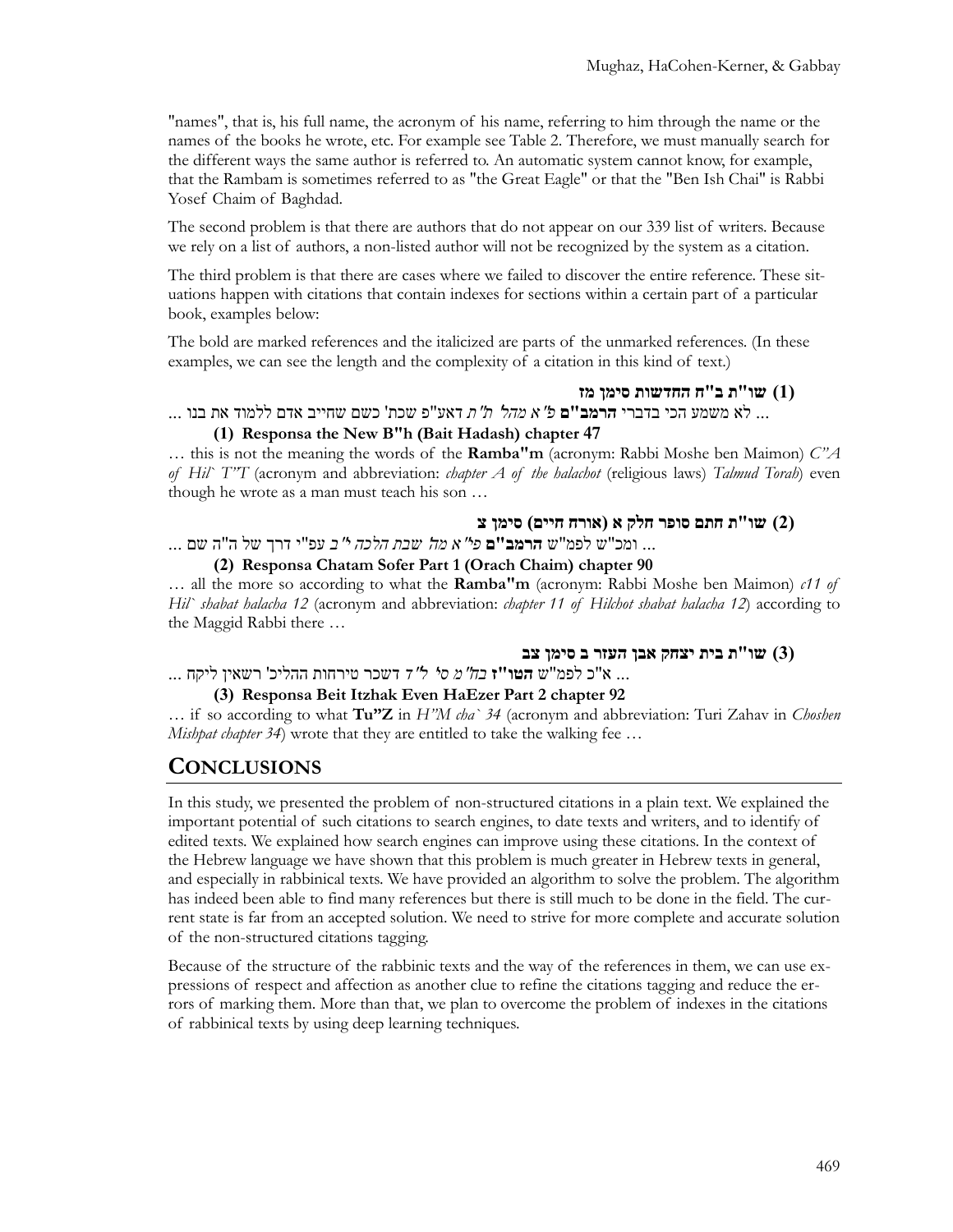### **REFERENCES**

Bergmark, D. (2000). *Automatic extraction of reference linking information from online documents*. Cornell University.

- Berkowitz, E., & Elkhadiri, M. R. (2004). *Creation of a style independent intelligent autonomous citation indexer to support academic research*. Retrieved from h[ttp://cogprints.org/3661/1/ebmaics2004a.pdf](http://cogprints.org/3661/1/ebmaics2004a.pdf)
- Bradshaw, S. (2003, August). Reference directed indexing: Redeeming relevance for subject search in citation indexes. In *International Conference on Theory and Practice of Digital Libraries* (pp. 499-510). Springer, Berlin, Heidelberg. [https://doi.org/10.1007/978](https://doi.org/10.1007/978-3-540-45175-4_45)-3-540-45175-4\_45
- Dunlop, M. D., & van Rijsbergen, C. J. (1993). Hypermedia and free text retrieval. *Information Processing & Management, 29*(3), 287-298. [https://doi.org/10.1016/0306](https://doi.org/10.1016/0306-4573(93)90056-j)-4573(93)90056-j
- Garfield, E. (1965, December). Can citation indexing be automated. In *Statistical association methods for mechanized documentation, symposium proceedings* (Vol. 269, pp. 189-192). Washington, DC: National Bureau of Standards, Miscellaneous Publication 269.
- Giuffrida, G., Shek, E. C., & Yang, J. (2000, June). Knowledge-based metadata extraction from PostScript files. In *Proceedings of the fifth ACM Conference on Digital Libraries* (pp. 77-84). ACM. <https://doi.org/10.1145/336597.336639>
- HaCohen-Kerner, Y., Beck, H., Yehudai, E., & Mughaz, D. (2006, October). Identifying historical period and ethnic origin of documents using stylistic feature sets. In *International Conference on Discovery Science* (pp. 102- 113). Springer, Berlin, Heidelberg. [https://doi.org/10.1007/1189331](https://doi.org/10.1007/11893318_13)8\_13
- HaCohen-Kerner, Y., Beck, H., Yehudai, E., & Mughaz, D. (2010). Stylistic feature sets as classifiers of documents according to their historical period and ethnic origin. *Applied Artificial Intelligence, 24*(9), 847-862. <https://doi.org/10.1080/08839514.2010.514197>
- HaCohen-Kerner, Y., Beck, H., Yehudai, E., Rosenstein, M., & Mughaz, D. (2010). Cuisine: Classification using stylistic feature sets and/or name-based feature sets. *Journal of the American Society for Information Science and Technology, 61*(8), 1644-1657. <https://doi.org/10.1002/asi.21350>
- HaCohen-Kerner, Y., Kass, A., & Peretz, A. (2004). Baseline methods for automatic disambiguation of abbreviations in Jewish law documents. In *Advances in Natural Language Processing* (pp. 58-69). Springer, Berlin, Heidelberg. [https://doi.org/10.1007/978](https://doi.org/10.1007/978-3-540-30228-5_6)-3-540-30228-5\_6
- HaCohen‐Kerner, Y., Kass, A., & Peretz, A. (2010). HAADS: A Hebrew Aramaic abbreviation disambiguation system. *Journal of the American Society for Information Science and Technology, 61*(9), 1923-1932. <https://doi.org/10.1002/asi.21367>
- HaCohen-Kerner, Y., Kass, A., & Peretz, A. (2013). Initialism disambiguation: Man versus machine. *Journal of the American Society for Information Science and Technology, 64*(10), 2133-2148. <https://doi.org/10.1002/asi.22909>
- HaCohen-Kerner, Y., & Mughaz, D. (2010, August). Estimating the birth and death years of authors of undated documents using undated citations. In *International Conference on Natural Language Processing* (pp. 138-149). Springer, Berlin, Heidelberg. [https://doi.org/10.1007/978](https://doi.org/10.1007/978-3-642-14770-8_17)-3-642-14770-8\_17
- HaCohen-Kerner, Y., Mughaz, D., Beck, H., & Yehudai, E. (2008). Words as classifiers of documents according to their historical period and the ethnic origin of their authors. *Cybernetics and Systems: An International Journal, 39*(3), 213-228. <https://doi.org/10.1080/01969720801944299>
- HaCohen-Kerner, Y., Schweitzer, N., & Mughaz, D. (2011). Automatically identifying citations in Hebrew-Aramaic documents. *Cybernetics and Systems: An International Journal, 42*(3), 180-197. <https://doi.org/10.1080/01969722.2011.567893>
- Koppel, M., Mughaz, D., & Akiva, N. (2003). CHAT: *A system for stylistic classification of Hebrew-Aramaic texts*, The 3th Workshop on Operational Text Classification Systems.
- Koppel, M., Mughaz, D., & Akiva, N. (2006). New methods for attribution of rabbinic literature., *Hebrew Linguistics, A Journal for Hebrew Descriptive, Computational, Applied Linguistics*, *57*, v-xviii.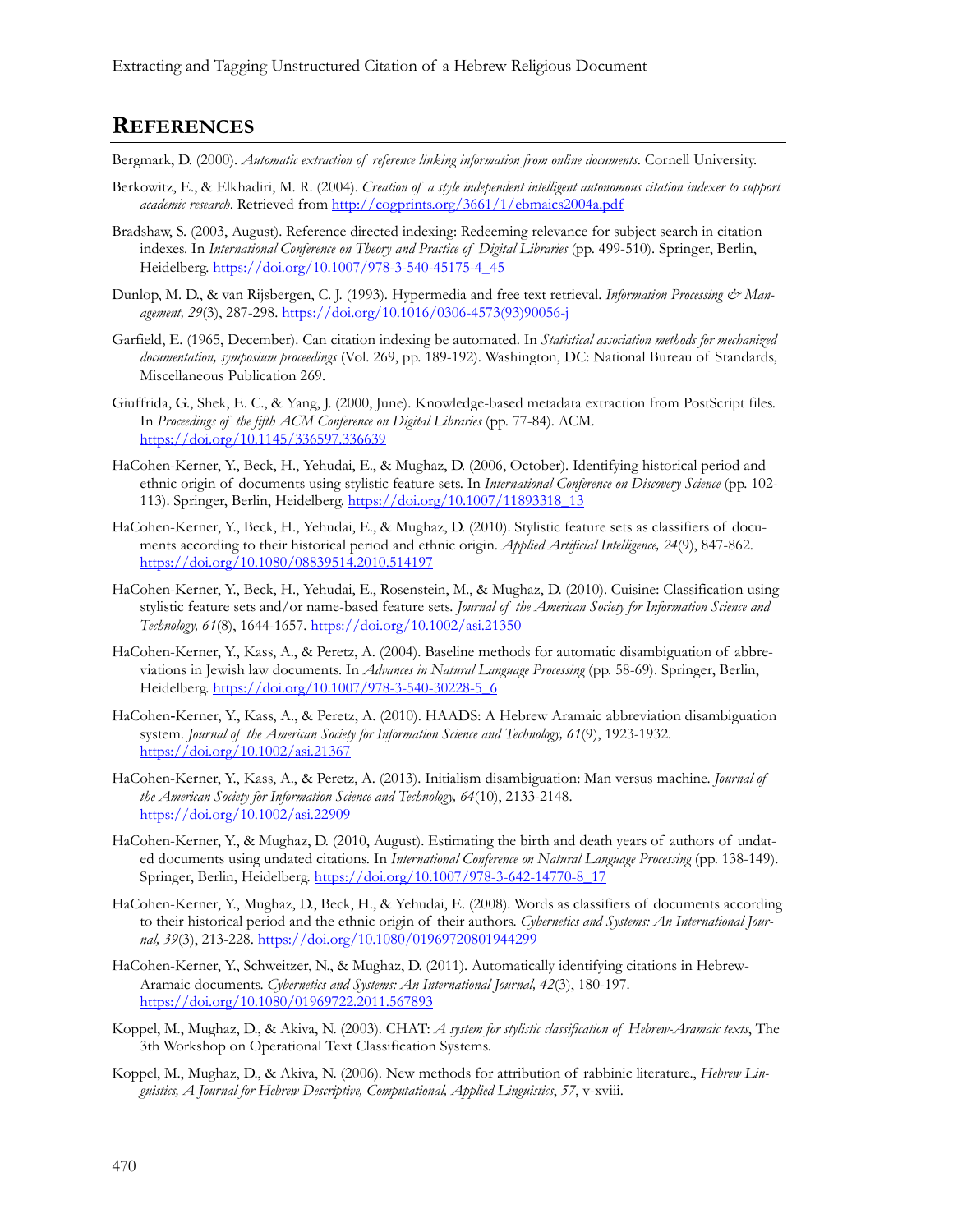- Koppel, M., Schler, J., & Mughaz, D. (2004, January). Text categorization for authorship verification. In *Eighth International Symposium on Artificial Intelligence and Mathematics*. Fort Lauderdale, Florida, http://rutcor. rutgers. edu/~amai/aimath04/SpecialSessions/Koppel-aimath04.pdf.
- Liebeskind, C., (2009). *Master work: Text categorization for large multi-class taxonomy*. Bar Ilan University. Department of Mathematics and Computer Science.
- Liebeskind, C., Dagan, I., & Schler, J. (2012). *Statistical thesaurus construction for a morphologically rich language.* In \* SEM 2012: The First Joint Conference on Lexical and Computational Semantics–Volume 1: Proceedings of the main conference and the shared task, and Volume 2: Proceedings of the Sixth International Workshop on Semantic Evaluation (SemEval 2012) (Vol. 1, pp. 59-64).
- Liebeskind, C., Dagan, I., & Schler, J. (2016). Semiautomatic construction of cross-period thesaurus. *Journal on Computing and Cultural Heritage (JOCCH), 9*(4), 22. ht[tps://doi.org/10.1145/2994151](https://doi.org/10.1145/2994151)
- Liebeskind, C., Dagan, I., & Schler, J. (2018). Automatic thesaurus construction for modern Hebrew. In *Proceedings of the Eleventh International Conference on Language Resources and Evaluation* (LREC-2018).
- Mughaz, D. (2003). *Classification of Hebrew Texts according to Style*. M.Sc. Thesis, Bar-Ilan University, Ramat-Gan, Israel, 2003.
- Mughaz, D., Fuchs, T., & Bouhnik, D. (2018). Automatic opinion extraction from short Hebrew texts using machine learning techniques. *Computación y Sistemas, 22*(4). [https://doi.org/10.13053/cys](https://doi.org/10.13053/cys-22-4-3071)-22-4-3071
- Mughaz, D., HaCohen-Kerner, Y., & Gabbay, D. (2014, November). When text authors lived using undated citations. In *Information Retrieval Facility Conference* (pp. 82-95). Springer, Cham. [https://doi.org/10.1007/978](https://doi.org/10.1007/978-3-319-12979-2_8)-3-319-12979-2\_8
- Mughaz, D., HaCohen-Kerner, Y., & Gabbay, D. (2015, September). Key-phrases as means to estimate birth and death years of Jewish text authors. In *Semanitic keyword-based search on structured data sources* (pp. 108-126). Springer, Cham. [https://doi.org/10.1007/978](https://doi.org/10.1007/978-3-319-27932-9_10)-3-319-27932-9\_10
- Mughaz, D., HaCohen-Kerner, Y., & Gabbay, D. (2017). Mining and using key-words and key-phrases to identify the era of an anonymous text. In *Transactions on computational collective intelligence XXVI* (pp. 119-143). Springer, Cham. [https://doi.org/10.1007/978](https://doi.org/10.1007/978-3-319-59268-8_6)-3-319-59268-8\_6
- Mughaz, D., Hacohen-Kerner, Y., & Gabbay, D. (2019). Text mining for evaluating authors' birth and death years. *ACM Transactions on Knowledge Discovery from Dat*a (TKDD), *13*(1), 7. <https://doi.org/10.1145/3281631>
- The Responsa Project at Bar-Ilan University. (n.d.). Retrieved from <http://www.biu.ac.il/ICJI/Responsa>
- Ritchie, A., Robertson, S., & Teufel, S. (2008, October). Comparing citation contexts for information retrieval. In *Proceedings of the 17th ACM Conference on Information and Knowledge Management* (pp. 213-222). ACM. <https://doi.org/10.1145/1458082.1458113>
- Ritchie, A., Teufel, S., & Robertson, S. (2008, March). Using terms from citations for IR: Some first results. In *European Conference on Information Retrieval* (pp. 211-221). Springer, Berlin, Heidelberg. [https://doi.org/10.1007/978](https://doi.org/10.1007/978-3-540-78646-7_21)-3-540-78646-7\_21
- Seymore, K., McCallum, A., & Rosenfeld, R. (1999, July). *Learning hidden Markov model structure for information extraction*. In AAAI-99 workshop on machine learning for information extraction (pp. 37-42).
- Tan, Y. F., Kan, M. Y., & Lee, D. (2006, June). Search engine driven author disambiguation. In *Proceedings of the 6th ACM/IEEE-CS Joint Conference on Digital Libraries* (pp. 314-315). ACM. <https://doi.org/10.1145/1141753.1141826>
- Teufel, S., Siddharthan, A., & Tidhar, D. (2006, July). Automatic classification of citation function. In *Proceedings of the 2006 conference on empirical methods in natural language processing* (pp. 103-110). Association for Computational Linguistics. <https://doi.org/10.3115/1610075.1610091>

Wintner, S. (2004). Hebrew computational linguistics: Past and future. *Artificial Intelligence Review, 21,* 113-138.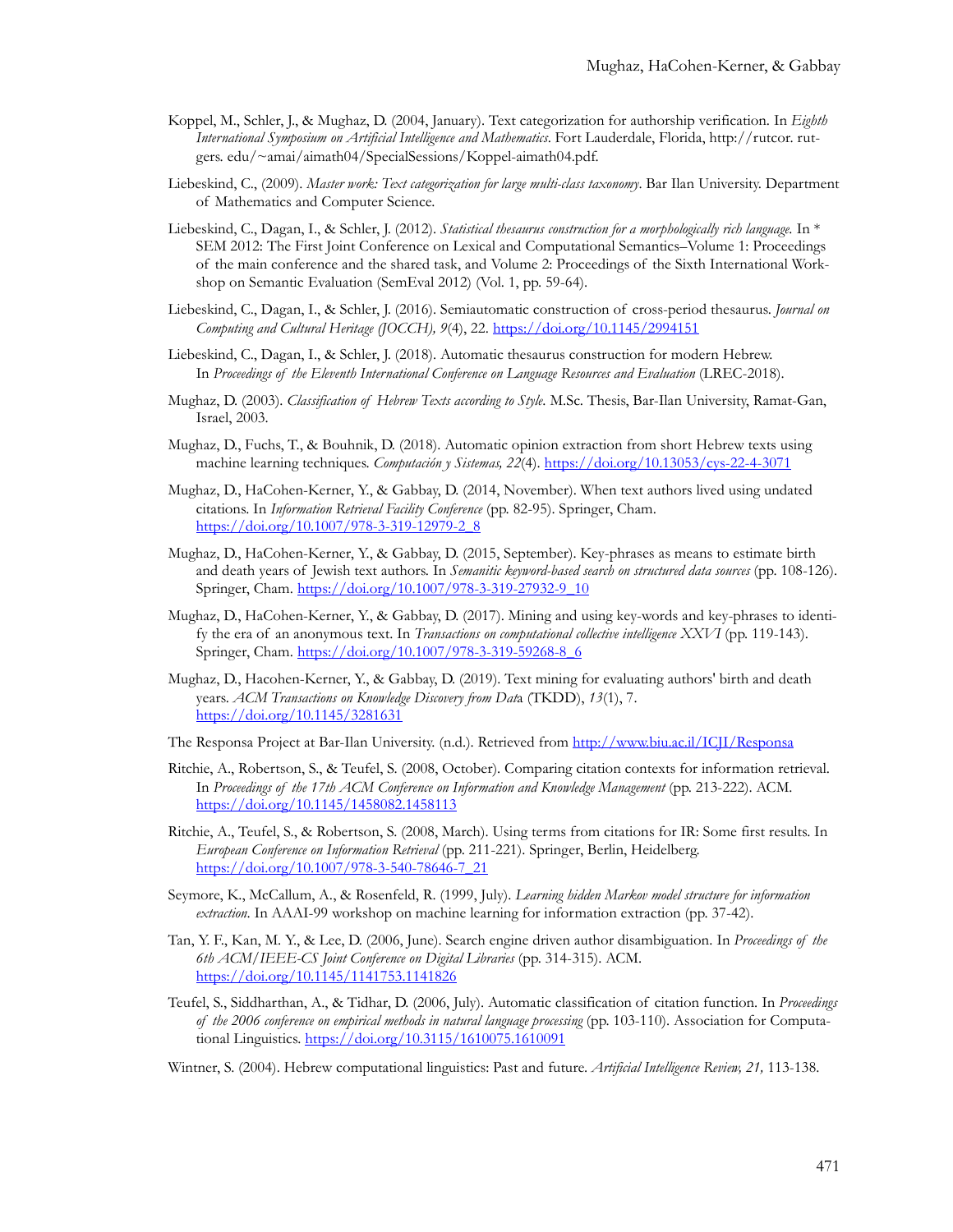# **APPENDIX: DATA SET INFORMATION**

| Full details about the data set |            |       |        |           |                        |  |
|---------------------------------|------------|-------|--------|-----------|------------------------|--|
| Author's name                   | Birth year | Death | $#$ of | $#$ of    | $\overline{\sharp}$ of |  |
|                                 |            | year  | files  | words     | chars                  |  |
| Vozner Shmuel                   | 1914       | 2015  | 1807   | 1,490,463 | 7,768,059              |  |
| Yosef Ovadya                    | 1920       | 2014  | 1283   | 4,578,049 | 22,933,473             |  |
| Waldenberg Eliezer              | 1917       | 2006  | 1639   | 3,197,662 | 16,589,888             |  |
| Auerbach Shlomo Zalman          | 1910       | 1995  | 229    | 793,706   | 4,087,592              |  |
| Weiss Yitzchak                  | 1902       | 1989  | 1468   | 2,311,927 | 11,695,021             |  |
| Stern Bezalel                   | 1911       | 1989  | 663    | 1,080,452 | 5,390,661              |  |
| Feinstein Moshe                 | 1895       | 1986  | 1831   | 2,306,526 | 11,959,224             |  |
| Hadaya Ovadia                   | 1890       | 1969  | 210    | 713,341   | 3,683,787              |  |
| Ades Yaakov                     | 1898       | 1963  | 131    | 310,585   | 1,604,218              |  |
| Havita Rahamim                  | 1901       | 1959  | 736    | 898,543   | 4,655,681              |  |
| Herzog Yitzchak                 | 1889       | 1959  | 190    | 430,259   | 2,210,586              |  |
| Ben-Zion Meir Hai Uziel         | 1880       | 1953  | 374    | 899,617   | 4,621,414              |  |
| Boimel Yehoshua                 | 1880       | 1948  | 129    | 237,093   | 1,227,007              |  |
| Baer Weiss Yitzchak             | 1873       | 1942  | 497    | 243,789   | 1,257,633              |  |
| Kook Abraham Yitzchak           | 1865       | 1935  | 681    | 750,145   | 3,892,610              |  |
| Allouch Faraji                  | 1854       | 1921  | 112    | 205,258   | 1,069,460              |  |
| Schwadron Sholom Mor-<br>dechai | 1835       | 1911  | 1574   | 1,657,860 | 8,560,084              |  |
| Somekh Abdallah                 | 1813       | 1889  | 86     | 80,508    | 412,486                |  |
| Spektor Yitzchak Elchanan       | 1817       | 1896  | 301    | 1,159,019 | 5,843,696              |  |
| Trunk Israel Yehoshua           | 1820       | 1893  | 281    | 132,257   | 689,598                |  |
| Abuhatzeira Yaakov              | 1790       | 1880  | 146    | 177,411   | 917,682                |  |
| Edery Abraham                   | 1801       | 1874  | 119    | 176,849   | 918,564                |  |
| Assad Yehuda                    | 1794       | 1866  | 882    | 880,361   | 4,565,230              |  |
| Birdugo Yaakov                  | 1786       | 1843  | 126    | 218,402   | 1,130,206              |  |